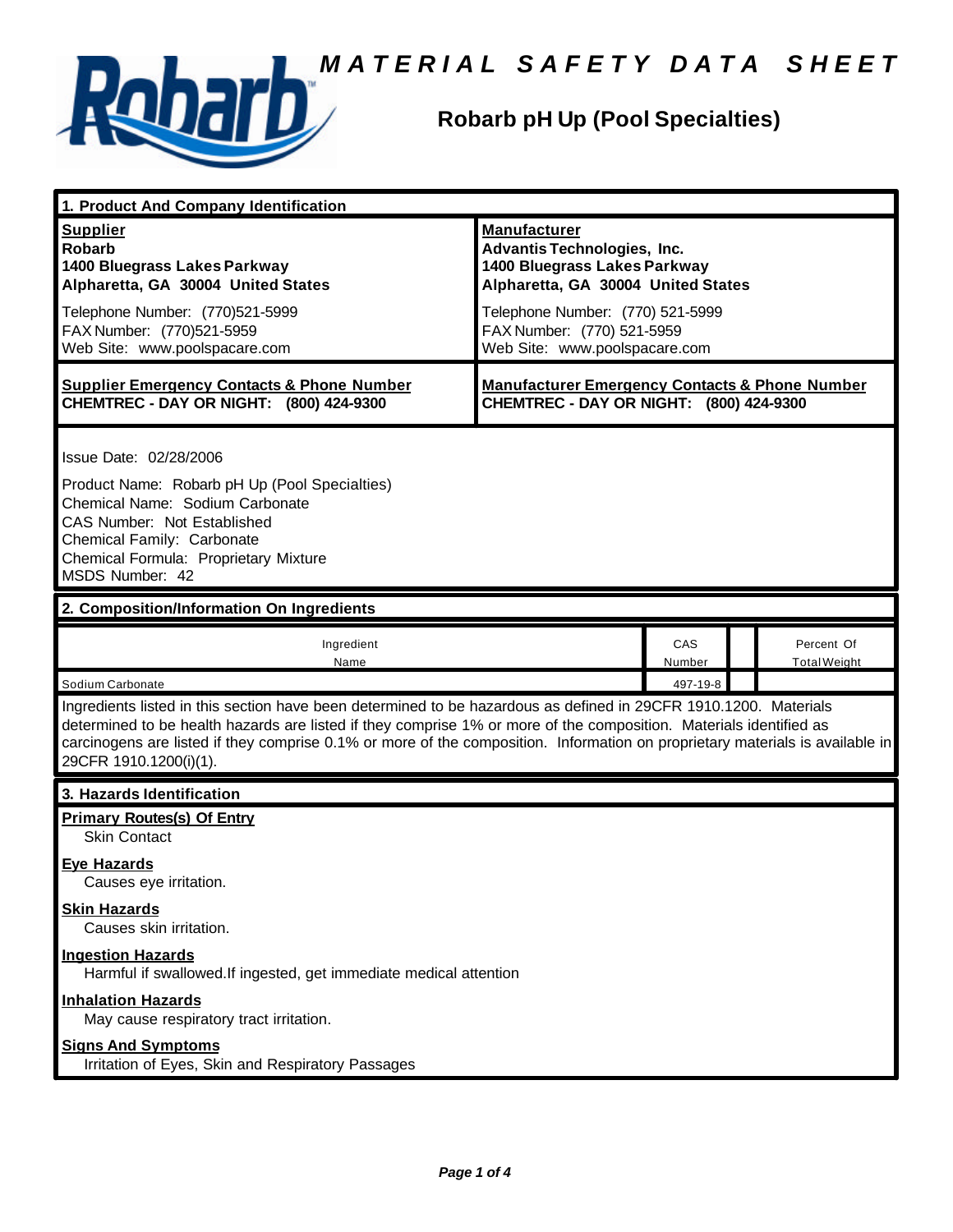## *M A T E R I A L S A F E T Y D A T A S H E E T*

**Robarb pH Up (Pool Specialties)**



Keep away from acids. Store in a cool dry place.

#### **Work/Hygienic Practices**

**Eye**

Use safe chemical handling procedures suitable for the hazards presended by this material.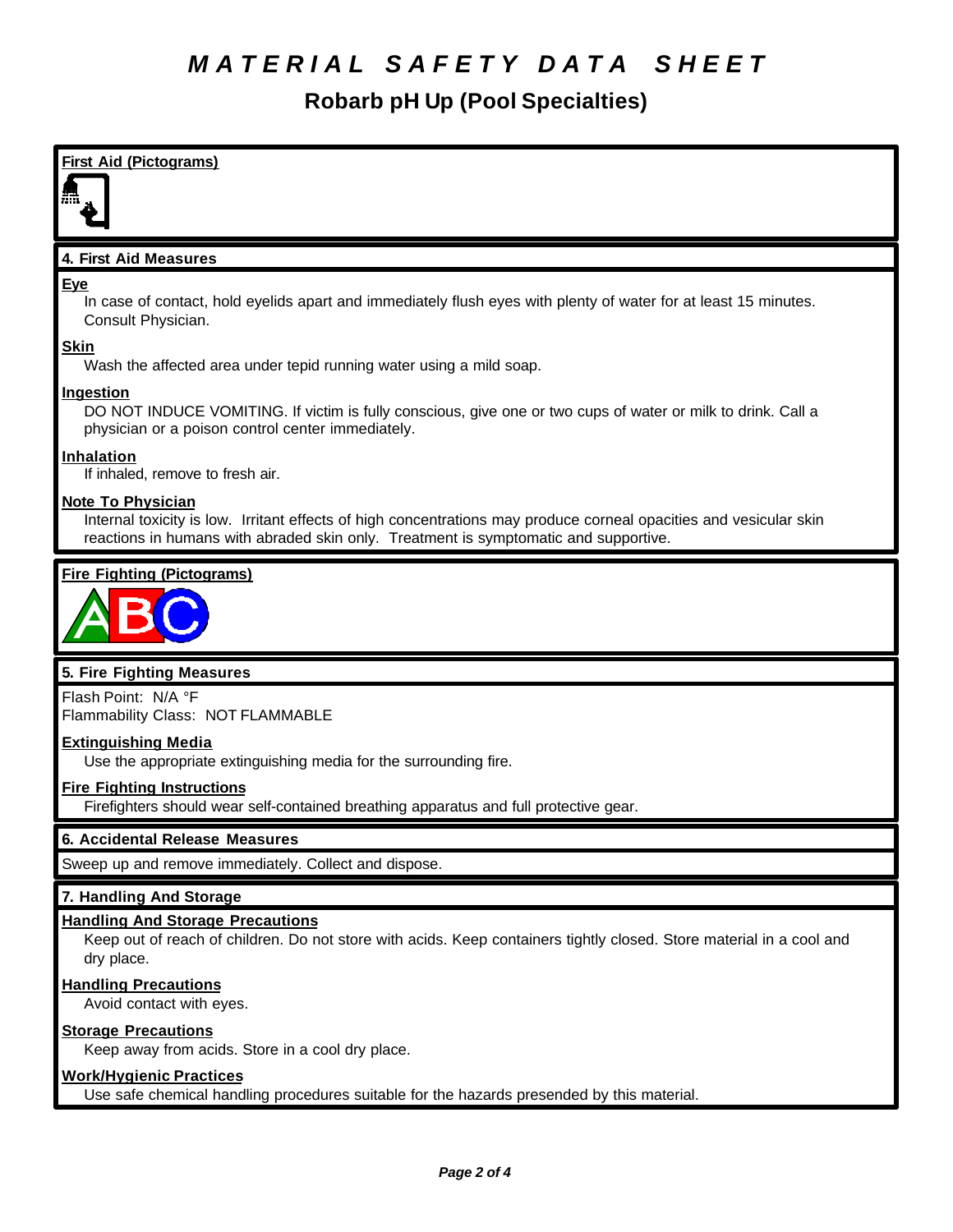## *M A T E R I A L S A F E T Y D A T A S H E E T*

**Robarb pH Up (Pool Specialties)**

#### **Protective Clothing (Pictograms) 8. Exposure Controls/Personal Protection Engineering Controls** Local exhaust acceptable. Special exhaust not required unless dust accumulation is a problem. **Eye/Face Protection** Safety glasses with side shields or goggles recommended. **Skin Protection** Chemical-resistant gloves. **Respiratory Protection** None normally required. If dust accumulation is a problem a dust mask is suggested. Full Cover clothing should be worn **9. Physical And Chemical Properties Appearance** White Granules **Odor** None Chemical Type: Mixture Physical State: Solid Melting Point: 1564 °F Boiling Point: DECOMPOSES °F Specific Gravity: 2.5 Percent Volitales: NOT APPLICABLE Percent VOCs: NOT APPLICABLE Vapor Pressure: NOT APPLICABLE Vapor Density: NOT APPLICABLE pH Factor: 11-12 At a Concentration Of 1% SOLUTION IN WATER Solubility: 32% AT 25C IN WATER Viscosity: NOT APPLICABLE Evaporation Rate: NOT APPLICABLE **10. Stability And Reactivity** Stability: Stable Hazardous Polymerization: Will not occur **Conditions To Avoid (Stability)** High Humidity Causes Caking **Incompatible Materials** All Acids, Aluminum powder, Fluorine, Molten Lithium **Hazardous Decomposition Products** Toxic fumes of Na2O, CO2 **11. Toxicological Information** No Data Available...